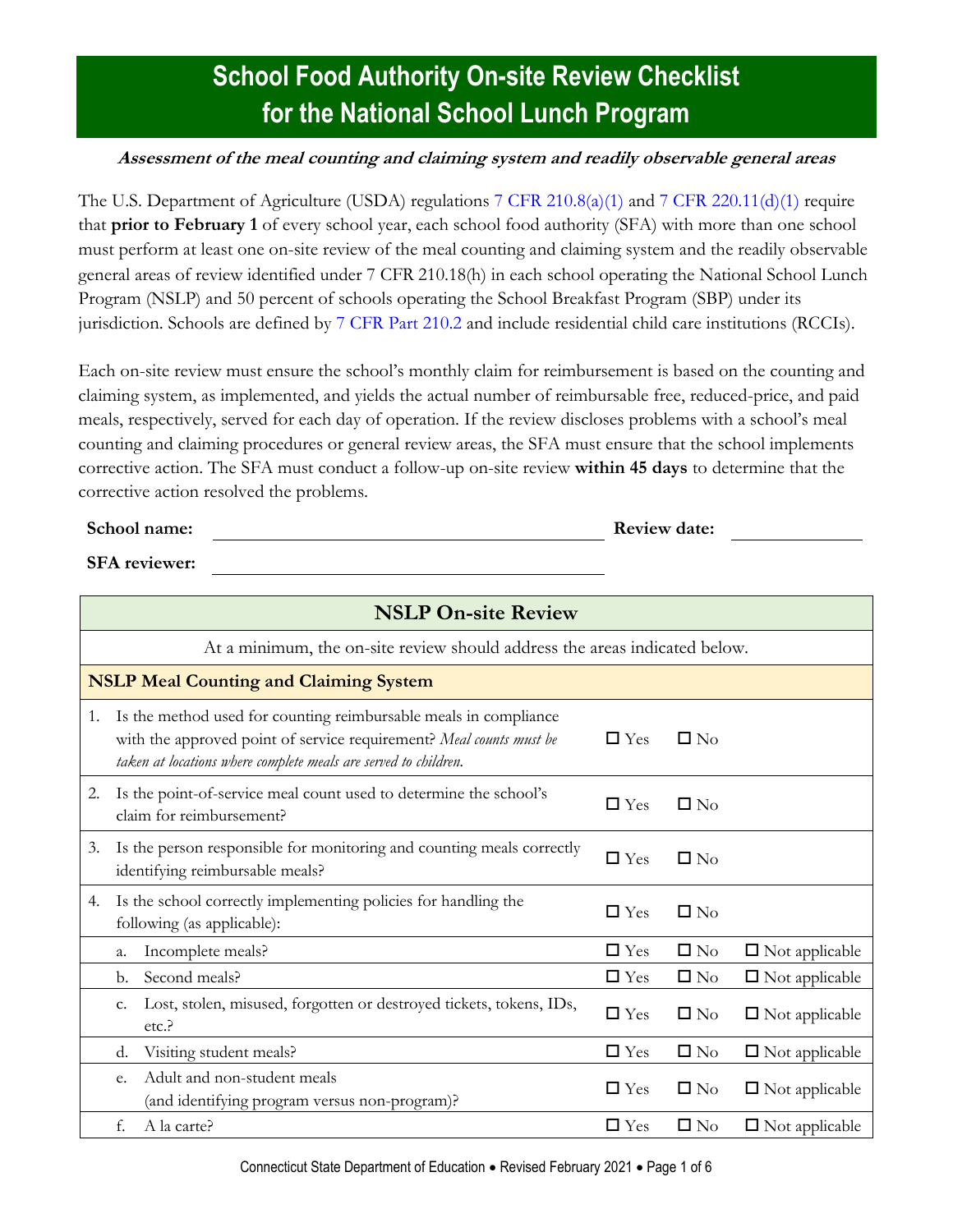| <b>NSLP Meal Counting and Claiming System</b> , continued                                                                                                                                                                    |                                                                                                                                                                                                                                                                                                                                                                                                                   |                                 |               |              |            |                       |
|------------------------------------------------------------------------------------------------------------------------------------------------------------------------------------------------------------------------------|-------------------------------------------------------------------------------------------------------------------------------------------------------------------------------------------------------------------------------------------------------------------------------------------------------------------------------------------------------------------------------------------------------------------|---------------------------------|---------------|--------------|------------|-----------------------|
|                                                                                                                                                                                                                              | Student worker meals?<br>g.                                                                                                                                                                                                                                                                                                                                                                                       |                                 | $\Box$ Yes    | $\square$ No |            | $\Box$ Not applicable |
|                                                                                                                                                                                                                              | Field trips?<br>h.                                                                                                                                                                                                                                                                                                                                                                                                |                                 | $\Box$ Yes    | $\square$ No |            | $\Box$ Not applicable |
|                                                                                                                                                                                                                              | $\mathbf{i}$ .<br>Charged and/or prepaid meals?                                                                                                                                                                                                                                                                                                                                                                   |                                 | $\Box$ Yes    | $\square$ No |            | $\Box$ Not applicable |
|                                                                                                                                                                                                                              | Offer versus serve (OVS)?<br>$1 -$                                                                                                                                                                                                                                                                                                                                                                                |                                 | $\Box$ Yes    | $\square$ No |            | $\Box$ Not applicable |
|                                                                                                                                                                                                                              | Unpaid meal charges<br>k.                                                                                                                                                                                                                                                                                                                                                                                         |                                 | $\Box$ Yes    | $\square$ No |            | $\Box$ Not applicable |
| 5.                                                                                                                                                                                                                           | Is there a method of identifying nonreimbursable meals and<br>distinguishing them from reimbursable meals? Examples of<br>nonreimbursable meals include meals that do not meet the meal pattern<br>requirements, second meals, and adult meals.                                                                                                                                                                   |                                 | $\square$ Yes | $\square$ No |            |                       |
| 6.                                                                                                                                                                                                                           | Is someone trained as a backup for the monitor and the meal counter?                                                                                                                                                                                                                                                                                                                                              |                                 | $\Box$ Yes    | $\square$ No |            |                       |
| 7.                                                                                                                                                                                                                           | Are there procedures for meal counting and claiming when the primary counting and<br>$\square$ No<br>$\Box$ Yes<br>claiming system is not available? Do staff know when and how to implement them?                                                                                                                                                                                                                |                                 |               |              |            |                       |
| 8.                                                                                                                                                                                                                           | Are daily counts correctly totaled and recorded?                                                                                                                                                                                                                                                                                                                                                                  |                                 |               |              | $\Box$ Yes | $\square$ No          |
| 9.                                                                                                                                                                                                                           | If claims are aggregated, are the meal counts correctly totaled and consolidated?                                                                                                                                                                                                                                                                                                                                 |                                 |               |              | $\Box$ Yes | $\square$ No          |
|                                                                                                                                                                                                                              | 10. Are internal controls such as edit checks and monitoring established to ensure that<br>$\Box$ Yes<br>$\square$ No<br>daily counts do not exceed the number of students eligible or in attendance and that an<br>accurate claim is made?<br>Record today's meal counts by category and compare to the total number of students eligible by category.                                                           |                                 |               |              |            |                       |
|                                                                                                                                                                                                                              | Number of students approved by category                                                                                                                                                                                                                                                                                                                                                                           | Today's meal counts by category |               |              |            |                       |
|                                                                                                                                                                                                                              | Free:                                                                                                                                                                                                                                                                                                                                                                                                             | Free:                           |               |              |            |                       |
|                                                                                                                                                                                                                              | Reduced price:                                                                                                                                                                                                                                                                                                                                                                                                    | Reduced price:                  |               |              |            |                       |
|                                                                                                                                                                                                                              | Paid:                                                                                                                                                                                                                                                                                                                                                                                                             | Paid:                           |               |              |            |                       |
|                                                                                                                                                                                                                              | 11. Does the system prevent overt identification of children receiving free or<br>$\Box$ Yes<br>$\square$ No<br>reduced-price meals?                                                                                                                                                                                                                                                                              |                                 |               |              |            |                       |
| Note: Questions 12-13 apply to all SFAs except SFAs on Provision 2 or 3 in non-base years, the<br>Community Eligibility Provision (CEP), and RCCIs with only residential children.                                           |                                                                                                                                                                                                                                                                                                                                                                                                                   |                                 |               |              |            |                       |
| 12. Is a current eligibility list kept up-to-date and used by the meal counting system to<br>provide an accurate daily count of reimbursable meals by category (free, reduced price,<br>$\Box$ Yes<br>$\square$ No<br>paid)? |                                                                                                                                                                                                                                                                                                                                                                                                                   |                                 |               |              |            |                       |
|                                                                                                                                                                                                                              | 13. If applicable according to 7 CFR 210.8(a)(3), are edit checks completed and<br>documented, and has the school accounted for any discrepancies? Edit checks compare the<br>$\square$ No<br>$\Box$ Yes<br>daily counts of free, reduced-price and paid lunches against the number of children currently eligible for<br>free, reduced-price and paid lunches, respectively, multiplied by an attendance factor. |                                 |               |              |            |                       |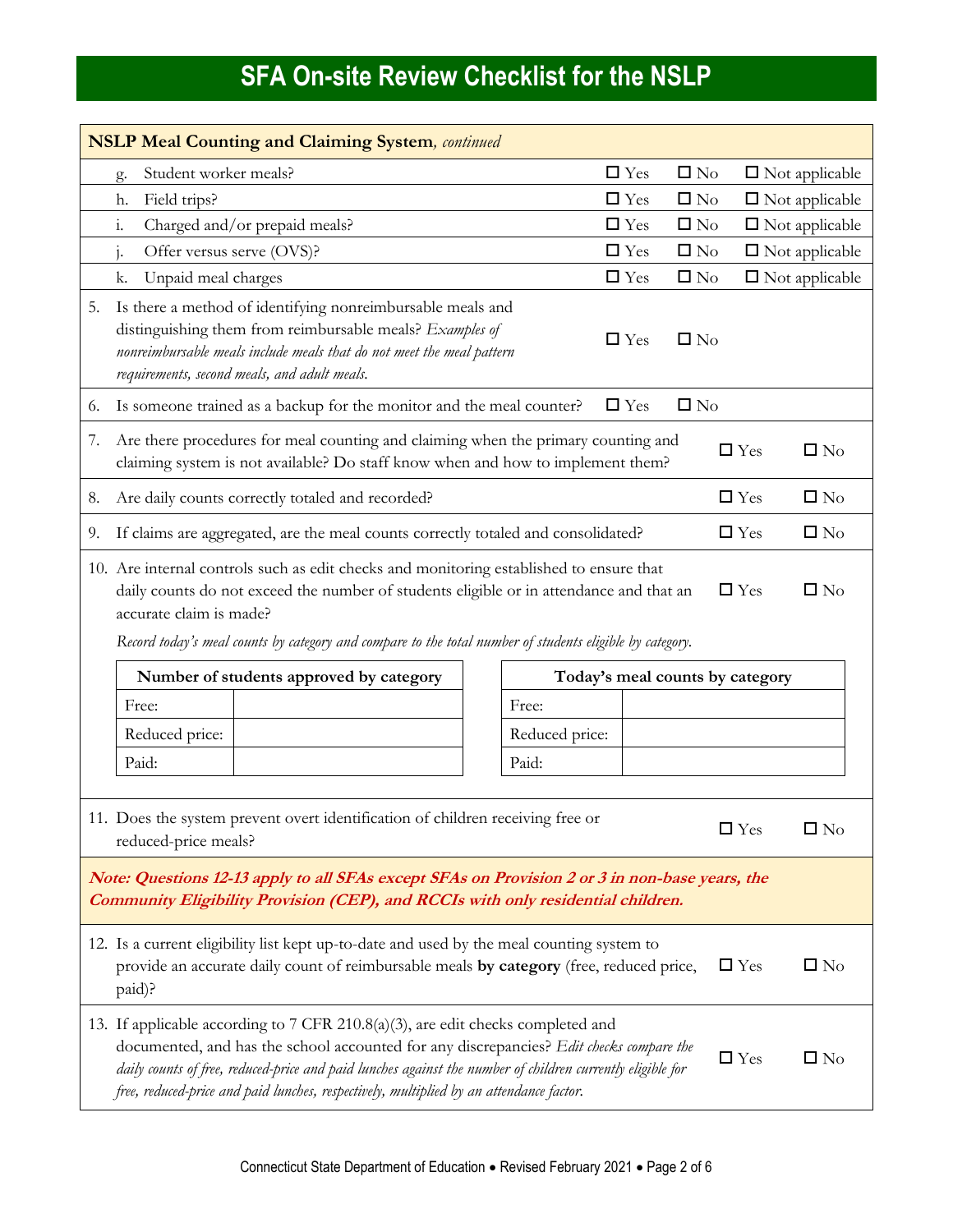**NSLP Corrective Action Plan for Meal Counting and Claiming System (for any "No" answers to questions 1-13 on pages 1-2):**

**Specify date NSLP corrective actions will be implemented:**

**By whom:**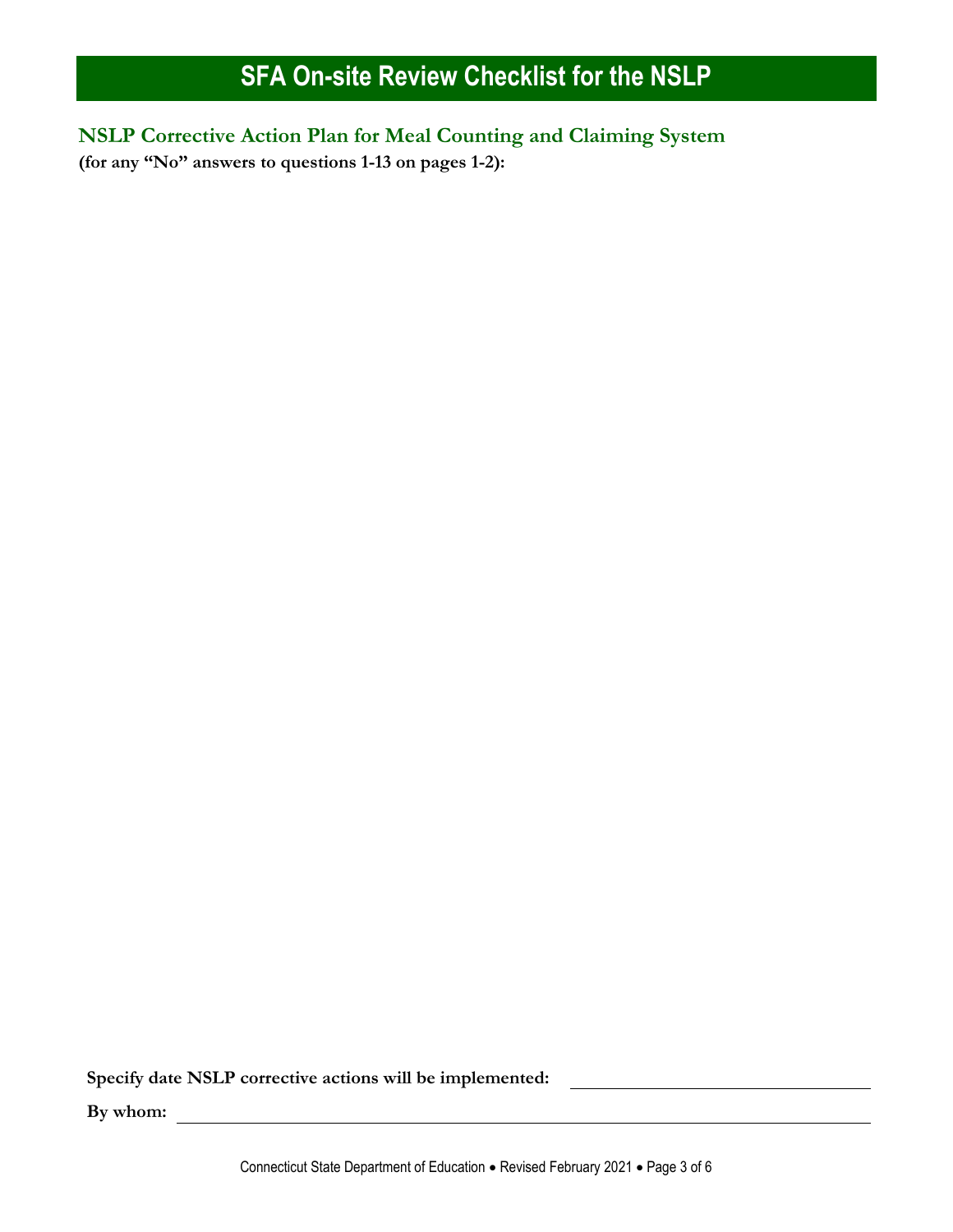| <b>NSLP Readily Observable General Areas</b> |                |                                                                                                               |            |              |  |  |
|----------------------------------------------|----------------|---------------------------------------------------------------------------------------------------------------|------------|--------------|--|--|
| 1.                                           |                | Were any issues readily observed in relation to resource management?                                          | $\Box$ Yes | $\square$ No |  |  |
|                                              | a.             | Maintenance of the Nonprofit School Food Service Account? (7 CFR 210.2, 210.14,<br>210.19(a), 210.21)         | $\Box$ Yes | $\square$ No |  |  |
|                                              | b.             | Paid lunch equity? (7 CFR 210.14(e))                                                                          | $\Box$ Yes | $\square$ No |  |  |
|                                              | c.             | Revenue from nonprogram foods? (7 CFR 210.14(f))                                                              | $\Box$ Yes | $\square$ No |  |  |
|                                              | d.             | Indirect costs? (2 CFR Part 200 and 7 CFR 210.14(g))                                                          | $\Box$ Yes | $\square$ No |  |  |
| 2.                                           |                | Were any issues readily observed in other general areas?                                                      | $\Box$ Yes | $\square$ No |  |  |
|                                              | a.             | Free and reduced-price process including verification, notification, and other<br>procedures (7 CFR Part 245) | $\Box$ Yes | $\square$ No |  |  |
|                                              | b.             | Civil rights (7 CFR 210.23(b))                                                                                | $\Box$ Yes | $\square$ No |  |  |
|                                              | c.             | Reporting and recordkeeping (7 CFR Parts 210, 220, and 245)                                                   | $\Box$ Yes | $\square$ No |  |  |
|                                              | d.             | Food safety (7 CFR 210.13)                                                                                    | $\Box$ Yes | $\square$ No |  |  |
|                                              | e.             | Competitive food service (7 CFR 210.11 and 220.12)                                                            | $\Box$ Yes | $\square$ No |  |  |
|                                              | f.             | Water (7 CFR 210.10(a)(1)(i) and 220.8(a)(1))                                                                 | $\Box$ Yes | $\square$ No |  |  |
|                                              | g.             | Professional standards (7 CFR 210.30)                                                                         | $\Box$ Yes | $\square$ No |  |  |
|                                              | h.             | SBP and Summer Food Service Program (SFSP) outreach (7 CFR 210.12(d))                                         | $\Box$ Yes | $\square$ No |  |  |
|                                              | $\mathbf{i}$ . | Local school wellness policies (7 CFR 210.30)                                                                 | $\Box$ Yes | $\square$ No |  |  |
|                                              | $\cdot$        | Other (specify):                                                                                              | $\Box$ Yes | $\square$ No |  |  |

### **NSLP Corrective Action Plan for Readily Observable General Areas**

**(for any "Yes" answers to questions 1-2 above):**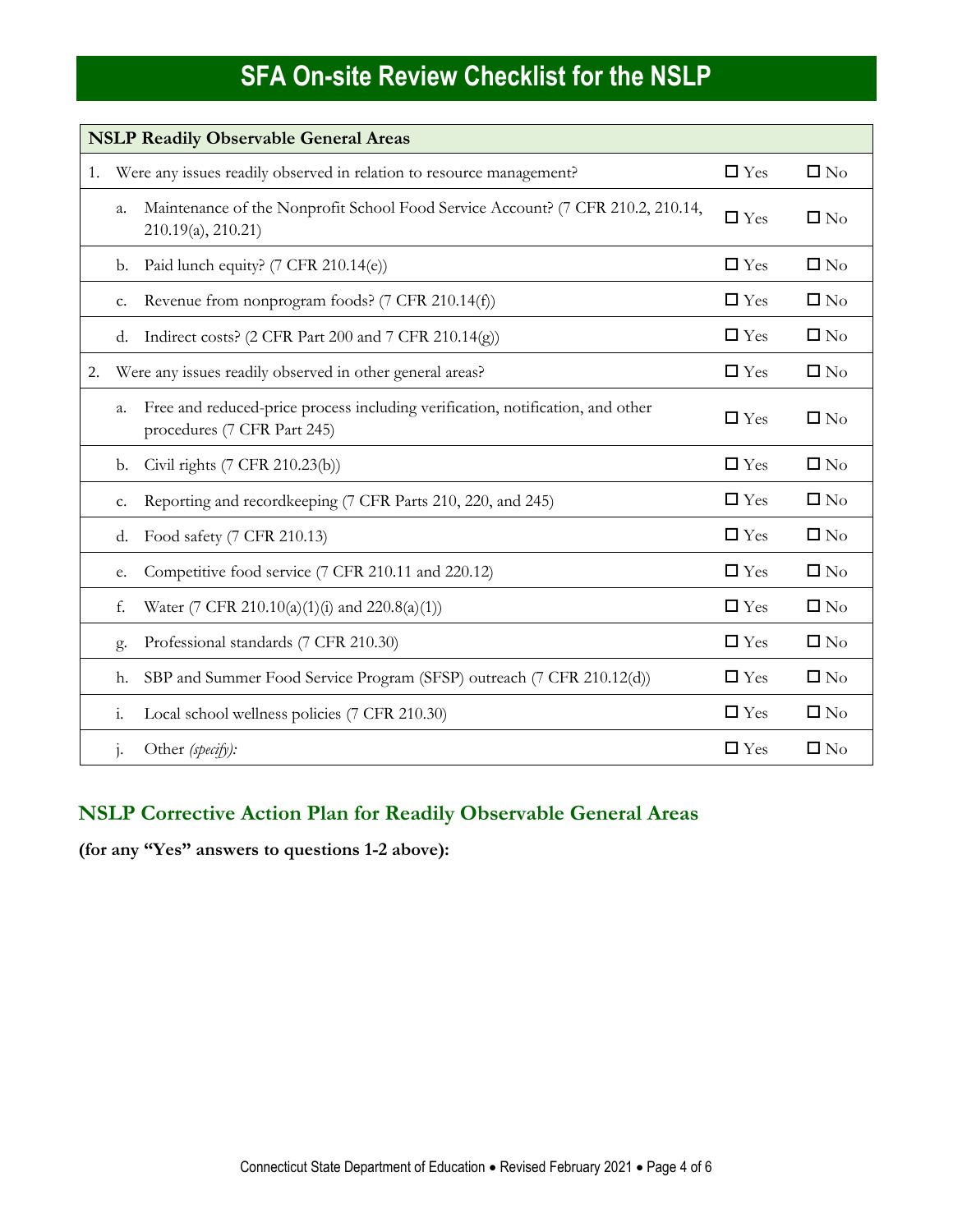### **NSLP Corrective Action Plan for Readily Observable General Areas***, continued*

| Specify date NSLP corrective actions will be implemented:<br>By whom: |       |      |  |  |  |
|-----------------------------------------------------------------------|-------|------|--|--|--|
| Signature of school/site food service manager                         | Title | Date |  |  |  |
| Signature of SFA reviewer                                             | Title | Date |  |  |  |

**NSLP Follow-up Visit** (must be conducted within 45 days if corrective action was required):

#### **Dates of follow-up:**

Observations of corrective action implementation:

| Signature of school/site food service manager | Title | Date |  |
|-----------------------------------------------|-------|------|--|
| Signature of SFA reviewer                     | Title | Date |  |